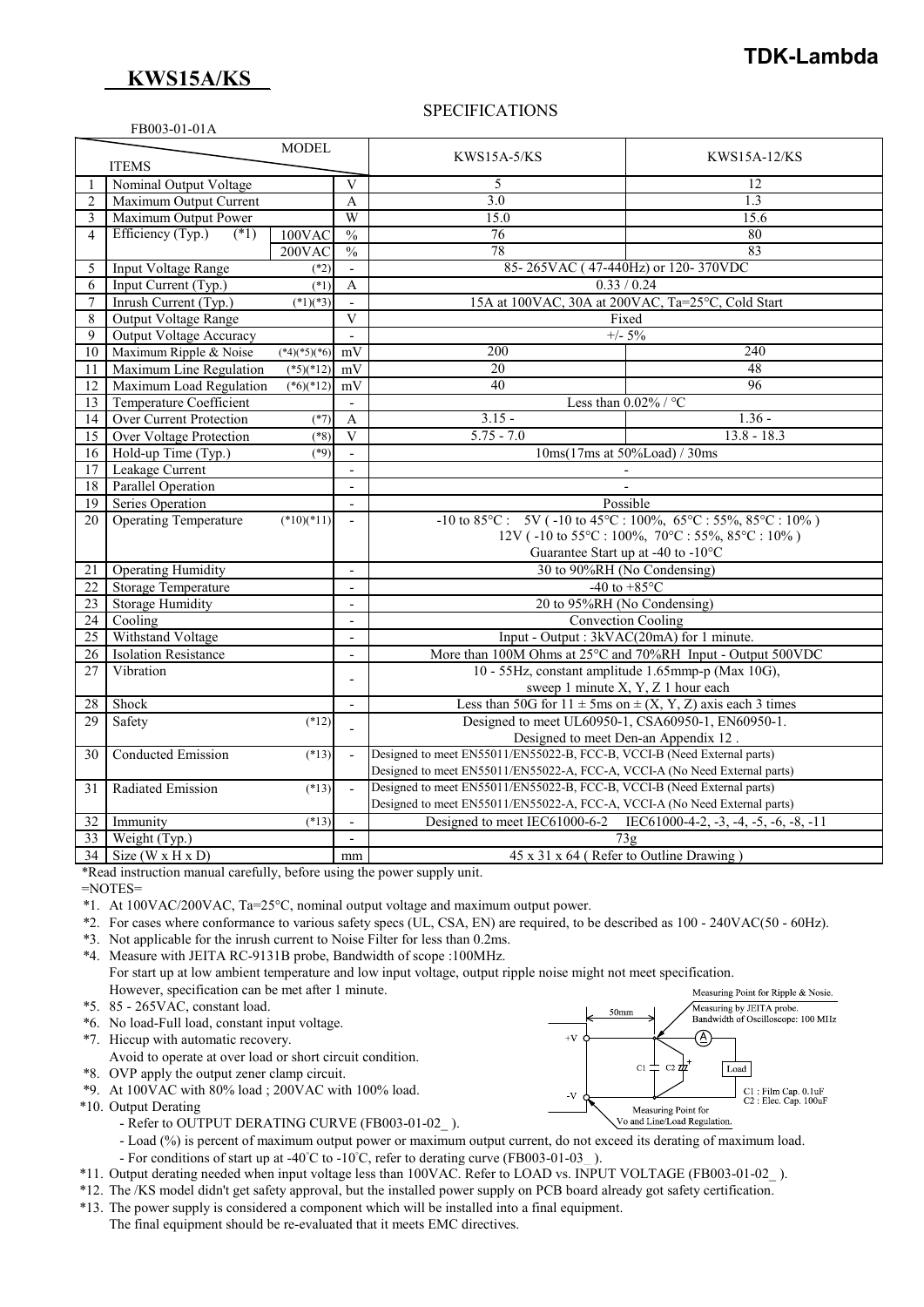INPUT TERMINAL

# **KWS15A/KS**

### INPUT AND OUTPUT DERATING

FB003-01-02

| VIN(VAC)   | $LOAD$ $%$ |  |  |
|------------|------------|--|--|
|            |            |  |  |
| 90         | 90         |  |  |
| 100 to 265 | 100        |  |  |

INPUT TERMINAL

| Ta $(^{\circ}C)$ | $LOAD$ $%$ |
|------------------|------------|
| $-10$ to $+45$   |            |
| 65               | 55         |
|                  |            |

| Ta $(^{\circ}C)$ | $LOAD$ $%$ |
|------------------|------------|
| $-10$ to $+55$   |            |
|                  | 55         |
|                  |            |
|                  |            |



INPUT TERMINAL

**OUTPUT TERMINAL**